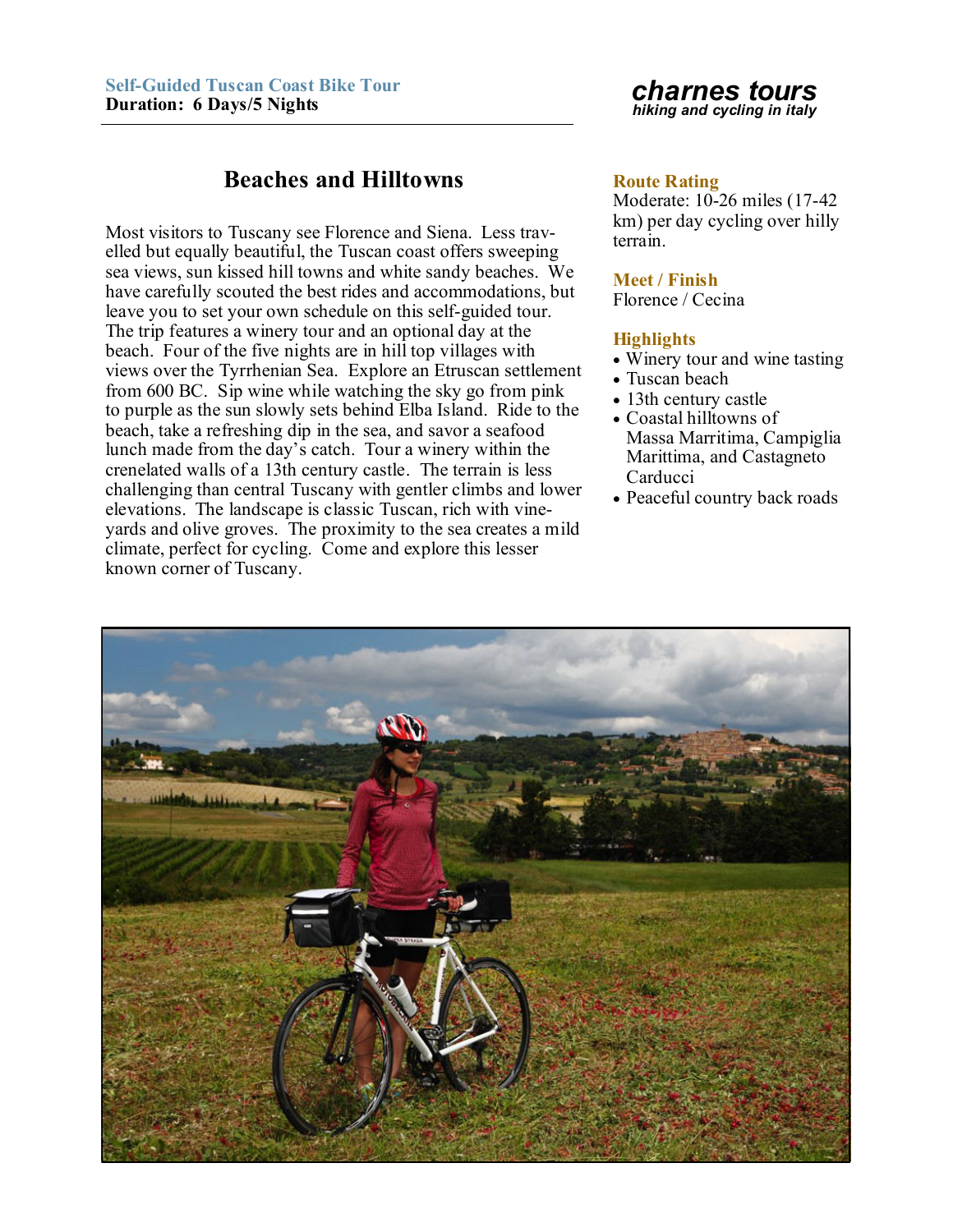# **Day 1 Massa Marittima Hotel**

# **Accesa Lake Warm-up Ride**

*14 miles (23 kilometers) Optional Ride* 

Meet your tour coordinator in Florence and shuttle two hours by private van to Massa Marittima, a coastal hill town. In Massa you check into your hotel and then head to lunch (included in the tour price). Over lunch your tour coordinator hands out maps, route notes, and a cell phone. During the meal you can discuss any aspect of your bike tour including your post-tour travel plans. After lunch your tour coordinator departs and you can do an optional loop ride. The ride goes down into the countryside below Massa to Accesa Lake where you can explore Etruscan ruins dating from the 6th century BC. The roads are quiet and scenic.

# *charnes tours hiking and cycling in italy*

**La Fenice Park Hotel** Massa Marittima (1 night) The Fenice Park is a small hotel on the edge of the historic center. The hotel features large rooms, airconditioning, a pool, and marble bathrooms. *lafeniceparkhotel.it*

## **The Ride**

*Day 1:* 14 miles (23 km) Quick downhill to Accesa Lake. Long gradual uphill back to Massa. (optional ride)

**Sites of Interest Bolgheri Winery Tour** Tour a winery and enjoy a guided wine tasting.



**Tuscan Beach** Spend a day swimming and sunning at Marina di Castagneto.



**Other Questions?** Toll free 1-888-491-2760 info@charnestours.com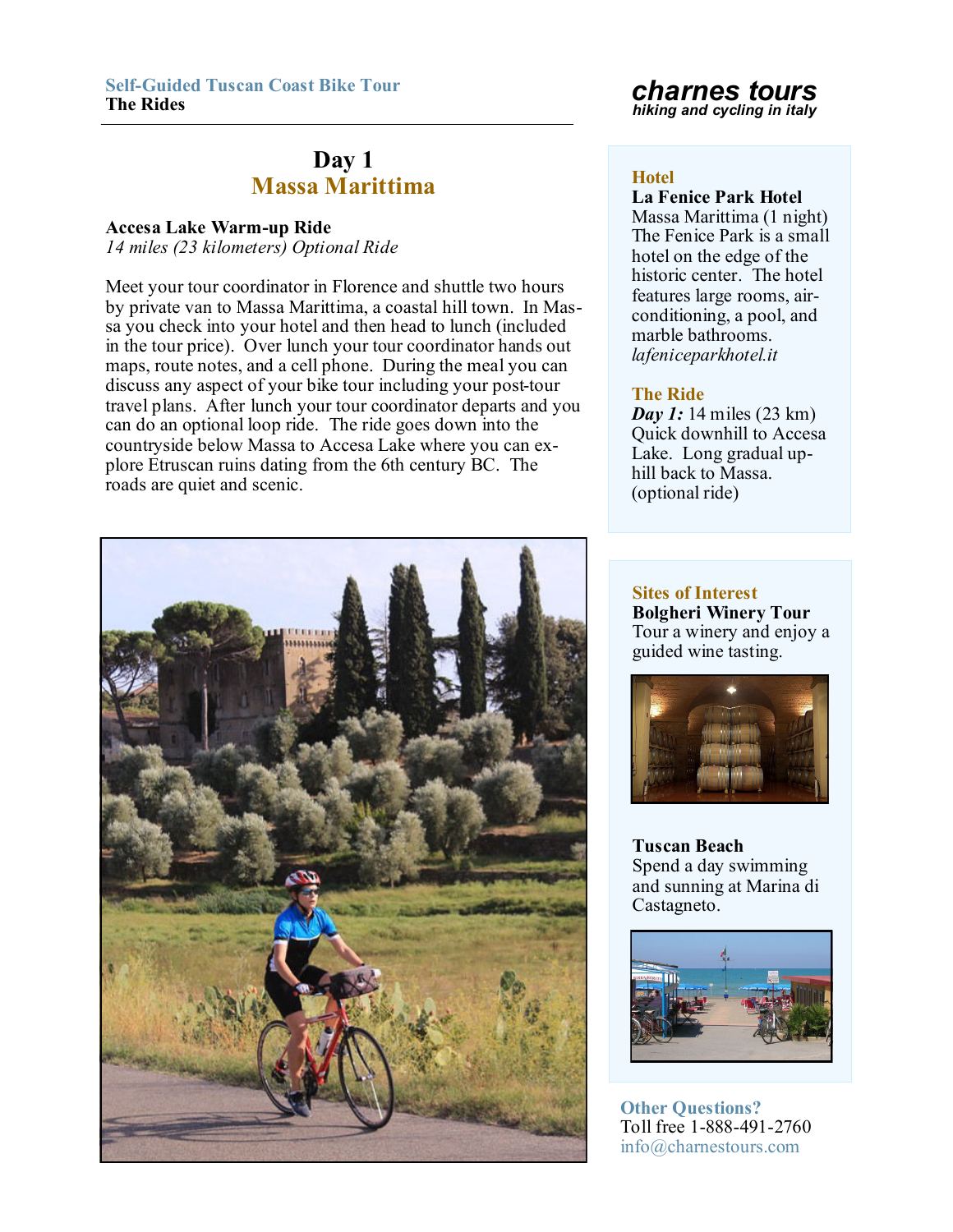# **Day 2 Campiglia Marittima Hotels**<br> **Hotels**

## **Massa Marittima to Campiglia Marittima**

*23 miles (37 kilometers)*

Check out of the hotel and begin your ride to Campiglia Marittima. Your luggage will be transported while you cycle. The ride goes through gently rolling farmland on quiet secondary roads. Campiglia Marittima is also a hill town with views out to Elba Island. Your accommodations are in the historic center of this perfectly preserved medieval village. Bunched within its walls are a multitude of palaces, fortresses, churches and towers. At the highest point of town you can find the remains of a castle. These remains have recently been excavated by the University of Siena and now house a museum. For extra miles head to Baratti beach, one of Tuscany's most beautiful beaches. Baratti sits on a small circular bay surrounded by marine pines.

# **Day 3 Castagneto Carducci**

# **Campiglia Marittima to Castagneto Carducci**

*25 miles (41 kilometers)*

Leave your luggage in the lobby and start your ride. Your bags will be moved while you cycle. Stop for lunch in the charming village of Suvereto, a fortified medieval village known for its wild boar sausage. Later roll through Sassetta, a town of 500 perched on a rocky outcropping in the midst of a chestnut forest. Your ride ends in Castagneto Carducci, a charming village high on a green hill overlooking the blue Mediterranean Sea.



# *charnes tours hiking and cycling in italy*

**Il Canovaccio** Campiglia Marittima (1 night) This small bed and breakfast is located in a medieval building in the center of town. The rooms have been beautifully renovated preserving their Tuscan style. *locandailcanovacci.it*

### **Camere di Via Montebello**

Castagneto Carducci (2 nights) This small guest house is located in a house from the 1700s. A high-end renovation was completed providing modern amenities while maintaining that old-world charm. *en.montebellocamere.com*

## **The Rides**

*Day 2: 23 miles (37 km)* A beautiful, mostly flat ride through farmland. Short uphill to Campiglia at the end.

*Day 3*: 25 miles (41 km) A rolling ride through forests with stops at three villages.

**Other Questions?** Toll free 1-888-491-2760 info@charnestours.com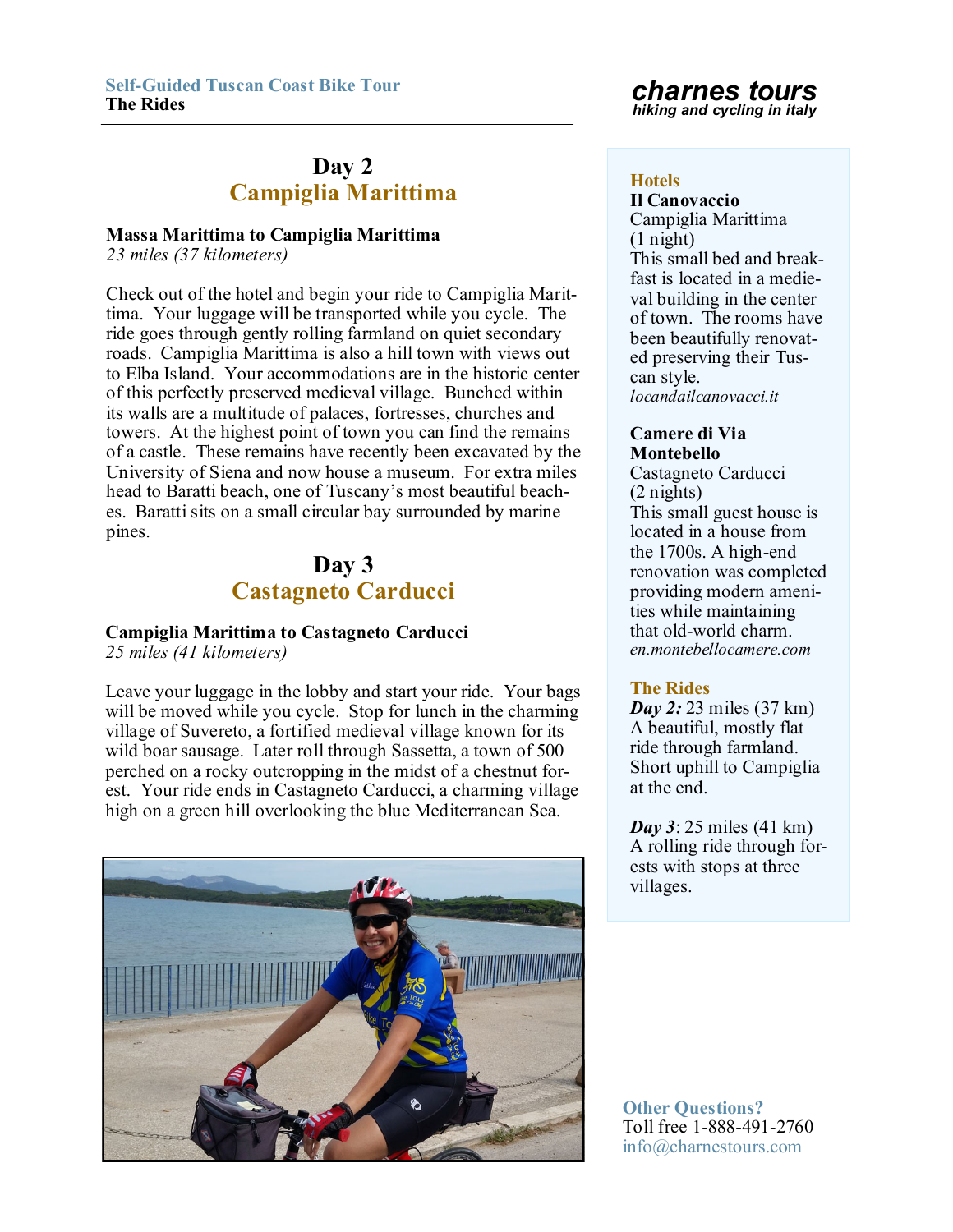# **Day 4 Tuscan Beach The Ride**

## **Beach Loop Ride**

*10 miles (17 kilometers) Extra miles available*

Choose between a day at the beach or an inland ride to a forgotten hill town. The beach ride takes you 5 miles (8 km) through farmland to Marina di Castagneto. Here you will find a flat sandy beach, warm clear waters, and restaurants brimming with fresh seafood. This is a beach town for Italians, unknown to the guide books. Spend a leisurely day relaxing like a local. If an inland ride is more your style, cycle to Monteverdi. For lunch visit the Mucci grocery store. Since 1949 they have been proudly selling and ageing local specialties including wine, wild boar, and pecorino cheese.



**The Rides** *charnes tours hiking and cycling in italy*

*Day 4:* 10 miles (17 km) Short downhill ride to the beach. Uphill ride back to hotel. Optional 25 mile (40 km) inland ride available.

## **Cecina, Italy Weather**

| Mon | $\circ$ F<br><b>High</b> | $Low \degree F$ |
|-----|--------------------------|-----------------|
| Jan | 53                       | 36              |
| Feb | 55                       | 37              |
| Mar | 60                       | 41              |
| Apr | 64                       | 46              |
| May | 73                       | 53              |
| Jun | 80                       | 59              |
| Jul | 86                       | 64              |
| Aug | 86                       | 65              |
| Sep | 78                       | 59              |
| Oct | 70                       | 53              |
| Nov | 60                       | 45              |
| Dec | 53                       | 39              |
|     |                          |                 |

**Other Questions?** Toll free 1-888-491-2760 info@charnestours.com